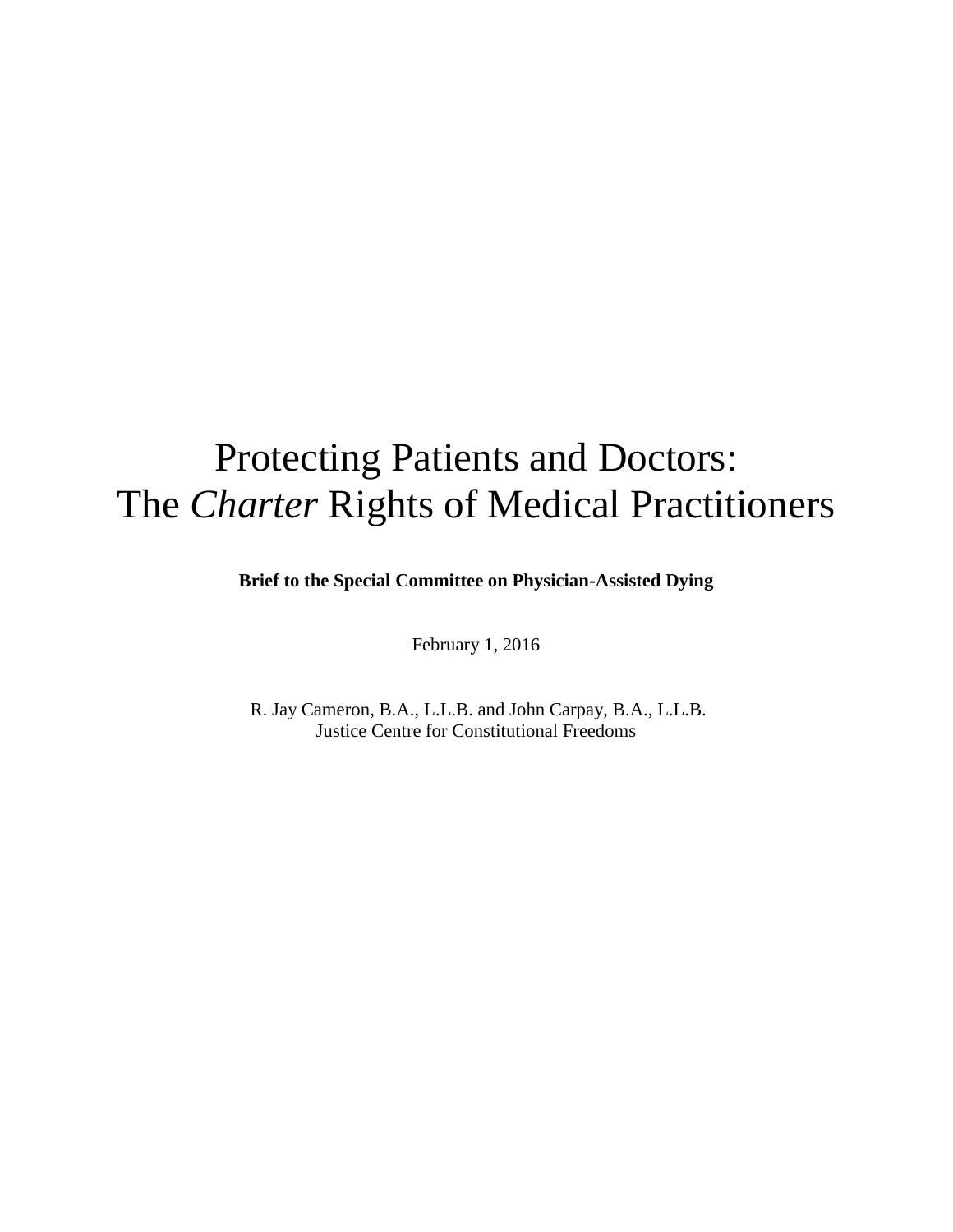## Table of Contents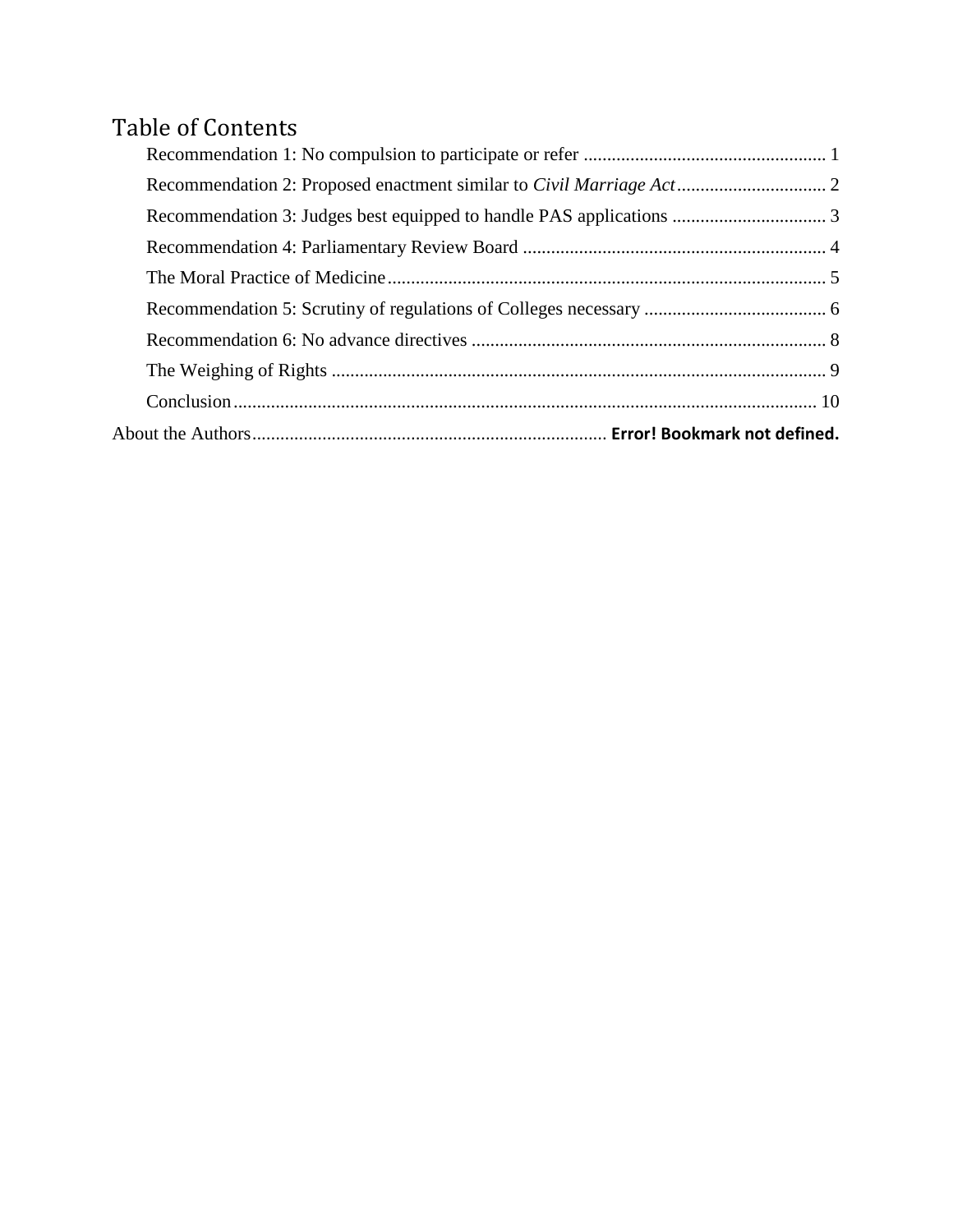<span id="page-2-0"></span>**Recommendation 1: The new federal legislation should provide explicitly that physicians, nurses, pharmacists, and other health care workers, as well as health care organizations and institutions, can refuse to participate in, and refuse to refer for, physician-assisted suicide ("PAS") or euthanasia.**

The Supreme Court of Canada decision in *Carter v. Canada (Attorney General*), [2015] 1 SCR 331 ("*Carter"*) in no way compels doctors or other healthcare workers to cooperate unwillingly in a PAS. *Carter* was predicated on two key factual conditions: a willing patient and a willing doctor. The applicants in *Carter* all had willing doctors. They neither sought nor received a *Charter* right to compel doctors and other healthcare practitioners to provide, or refer for, PAS.

The *Carter* ruling does not positively obligate physicians or anyone else to add assisted suicide or euthanasia to their medical practices. The *prohibition* against PAS has been struck down as a violation of s. 7 of the *Charter*, but this does not confer on patients a *right* to require an unwilling doctor to assist with a suicide. The existence of a "right" of patients to require every physician to refer for every medical service is a misconception that some of the provincial Colleges of Physicians, as well as the Canadian Medical Association, appear to be operating under.

Many doctors and other healthcare workers object to assisted suicide and euthanasia on the grounds of ethics, morality and conscience, whether based on an identifiable "religious" principle or not. Others object as a matter of professional ethics, which is no less an objection of conscience. In *Carter*, the Supreme Court held "a physician's decision to participate in assisted dying is a matter of conscience and, in some cases, of religious belief."<sup>1</sup> Appropriately, the Court deferred to Parliament and the provincial Legislatures to implement a scheme which recognizes the *Charter*-protected conscience rights of physicians, nurses, pharmacists, and other health care providers.

Parliament should explicitly affirm in legislation that physicians, and all other health care workers, are not obligated in any way to participate in physician-assisted suicide or voluntary euthanasia, either in the act of killing itself, or in the process which might lead to such a killing, including referral. Parliament should affirm that the failure to so participate or refer does not infringe the rights of patients, and is not a reason for discipline or other sanction, either criminal, civil or professional.

Foundational principles concerning freedom of religion were laid down by the Supreme Court of Canada in *R. v. Big M Drug Mart Ltd.*,<sup>2</sup> and have been repeatedly affirmed in subsequent rulings:

A truly free society is one which can accommodate a wide variety of beliefs, diversity of tastes and pursuits, customs and codes of conduct. … The essence of the concept of freedom of religion is the right to entertain such religious beliefs as a person chooses, the right to declare religious beliefs openly and without fear of

 $\overline{\phantom{a}}$ <sup>1</sup> *Carter* at paras. 130-132.

<sup>2</sup> *R. v. Big M Drug Mart Ltd*., [1985] 1 SCR 295 at 336-37 [*Big M Drug Mart*].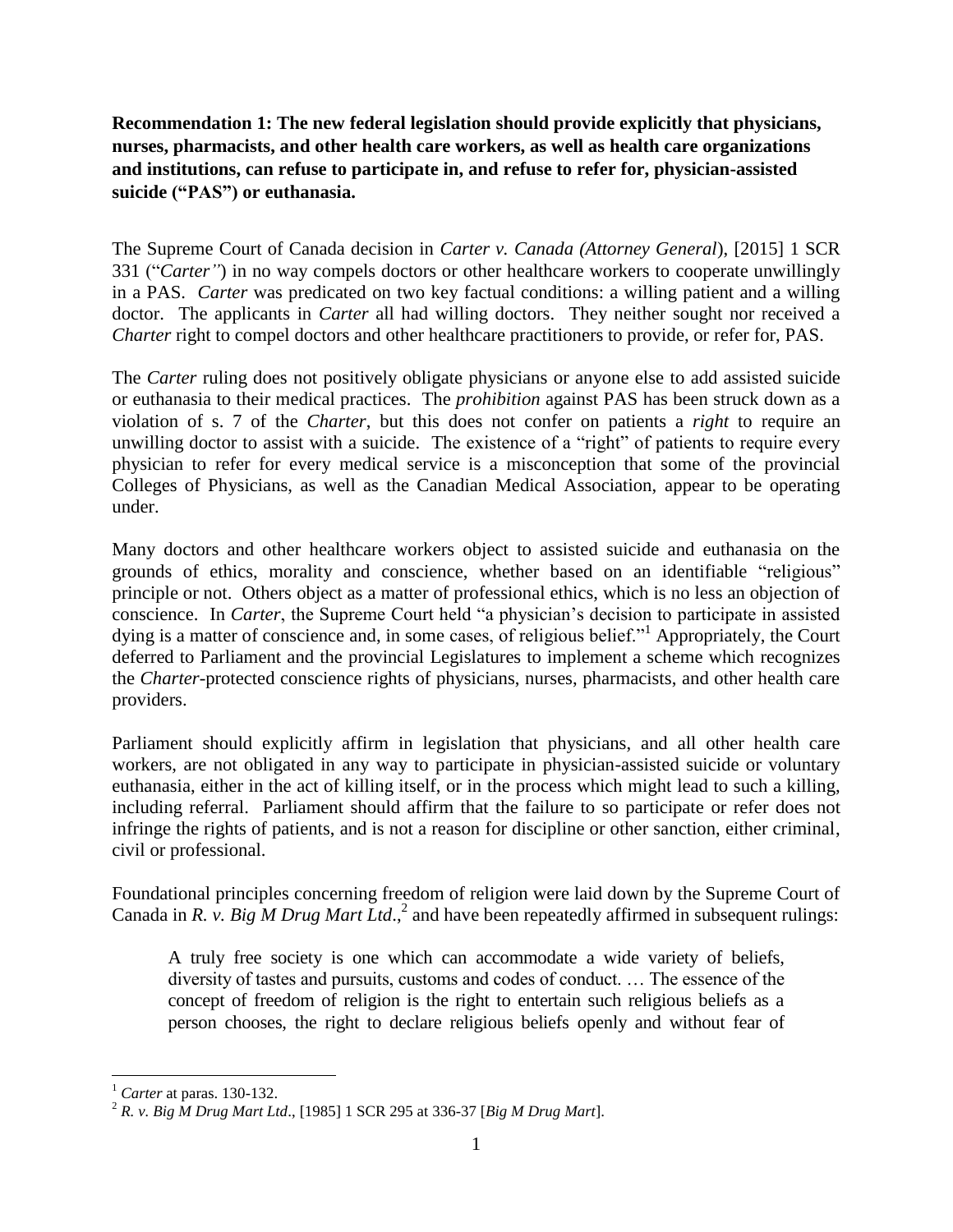hindrance or reprisal, and the right to manifest religious belief by worship and practice or by teaching and dissemination. But the concept means more than that.

Freedom can primarily be characterized by the absence of coercion or constraint. *If a person is compelled by the state or the will of another to a course of action or inaction which he would not otherwise have chosen, he is not acting of his own volition and he cannot be said to be truly free.* … [C]oercion includes indirect forms of control which determine or limit alternative courses of conduct available to others…

*What may appear good and true to a majoritarian religious group, or to the state acting at their behest, may not … be imposed upon citizens who take a contrary view. The [Charter](http://www.canlii.org/en/ca/laws/stat/schedule-b-to-the-canada-act-1982-uk-1982-c-11/latest/schedule-b-to-the-canada-act-1982-uk-1982-c-11.html) safeguards religious minorities from the threat of "the tyranny of the majority*". [Emphasis added]

Medicine is one of many public spheres in which an individual can choose to work. The fact that a person provides services to the public, and the fact that some or all of those services are paid for directly or indirectly by government, does not remove *Charter* protection from individuals who serve the public. In particular, a person providing services to the public does not lose her *Charter* section 2(a) freedom of conscience and religion.

#### <span id="page-3-0"></span>**Recommendation 2: Parliament should enact legislative protections for medical practitioners in a substantially similar fashion to those contained in the** *Civil Marriage Act***.**

There is clear precedent for the protection of conscience rights for public service providers on the grounds of conscience and religion. 3 In the *Civil Marriage Act*, SC 2005, c 33, specific protections were enacted for individuals and organizations who have a religious or moral belief that marriage is between a man and a woman to the exclusion of all others. Consequently, religious officials cannot be sanctioned or prosecuted for refusing to perform a same-sex marriage. Likewise, registered charities which believe in marriage as the union of one man and one woman are not at risk for adhering to, and advocating for, this belief. No citizen can be sanctioned for expressing the belief that marriage is between a man and a woman. These commonly held beliefs and their expression are not against the public interest.<sup>4</sup>

The same types of protections are necessary for medical practitioners in the wake of the *Carter* decision. In addition to protections for refusing to participate or refer for PAS, there should be no sanction or professional or legal penalty against medical practitioners for holding or voicing an opinion in regards to the ethics or morality about PAS. Similarly, such beliefs and their expression are not against the public interest.

 $\overline{\phantom{a}}$  $3$  To the grounds of conscience and religion we would add ethics as a protected ground to refuse to participate or refer in a physician assisted suicide.

<sup>4</sup> *Civil Marriage Act*, SC 2005, c 33, preamble and ss. 3 and 3.1.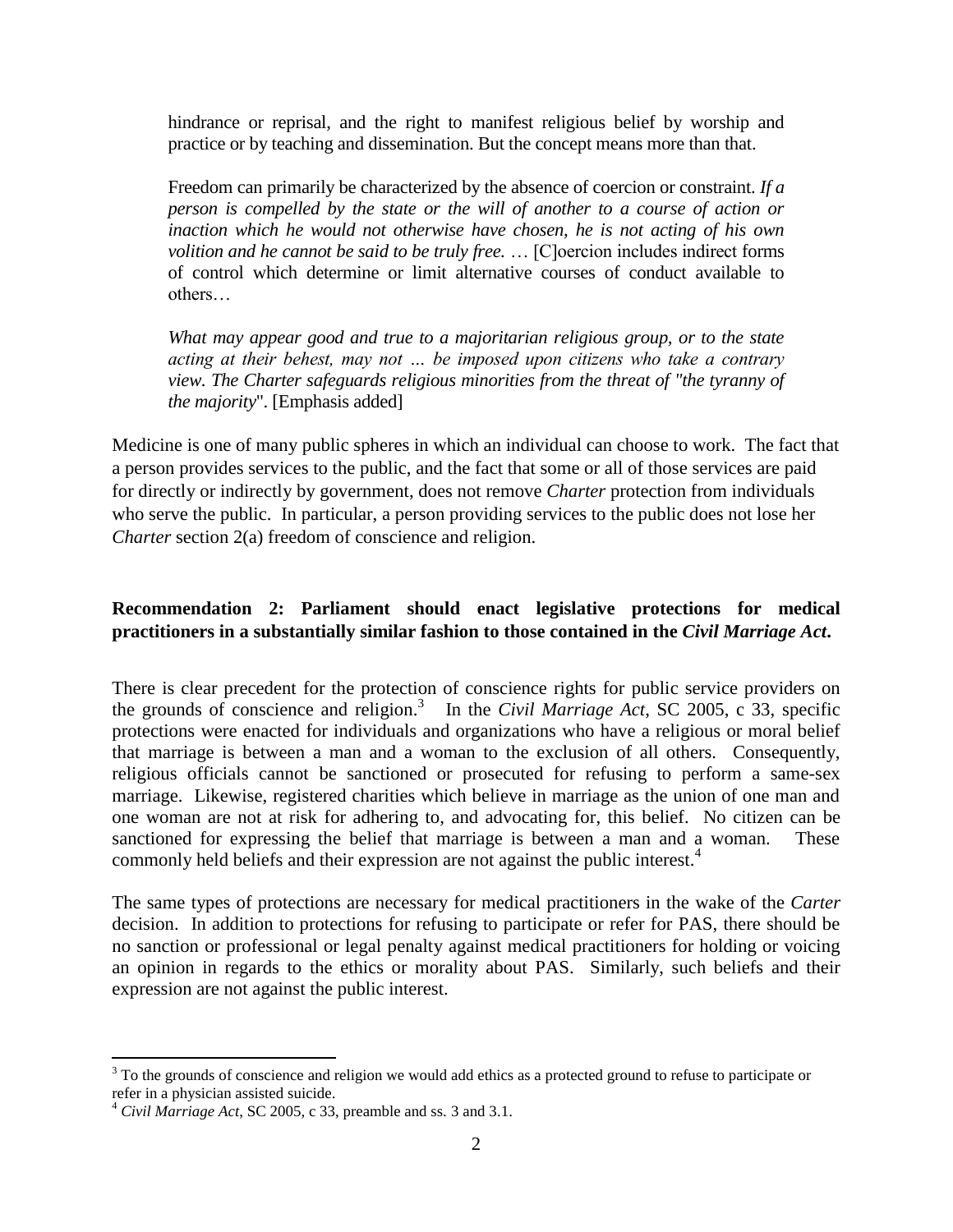As affirmed by the Supreme Court of Canada in *Carter*: "Health is an area of concurrent jurisdiction; both Parliament and the provinces may validly legislate on the topic."<sup>5</sup> In this way, the issue of physician-assisted suicide is analogous to that in the *Civil Marriage Act.* Since Parliament enacted conscience protections when legislating same-sex marriage it should do so when legislating assisted suicide.

<span id="page-4-0"></span>**Recommendation 3: The new federal legislation should mandate that the Application process for PAS be made to a Superior Court Judge on a permanent basis, as already established on an interim basis by** *Carter***. Of all the available options to Parliament this is the best.** 

Parliament has a number of options it could legislate to implement the Court's decision in *Carter*. Of the several options, such as the establishment of a national review board to conduct the application process for PAS, or leaving the approval process with physicians on a case-bycase basis, the appropriate and most logical course is to permanently codify that applications for PAS continue to be made to a Superior Court Justice.

This option has several advantages.

First, judges are schooled in the law and the Constitution. A Justice can make educated decisions about any potential conflict between provincial and federal health legislation. A judge has jurisdiction to review both types of legislation and is trained and experienced to deal with Constitutional arguments. Justices are better equipped to handle the kinds of legal issues that may arise, as opposed to the alternate scenario where applications for PAS were made, for example, to a national review board.

Second, judges of the Superior Courts have far-reaching powers to order hearings, require evidence and require the attendance of witnesses. They can also give justice on a timely basis, as they are regularly available in provincial jurisdictions.

Third, a judge is better equipped to weigh the many issues than attending physicians. Attending physicians' opinions are important, and federal legislation should mandate that two supporting Affidavits from physicians familiar with the Application for PAS be submitted to the Court. Aside from being schooled in the law and the Constitution, a judge cannot be sued for malpractice. If physicians were permitted to make the final decision on who was qualified for PAS pursuant to the *Carter* criteria, it would unnecessarily expose physicians to potential civil and criminal prosecution. There could be malpractice insurance ramifications.

Fourth, a judge is more equipped to deal with the inevitable competing claims and hostilities between family members, or alternatively, cases where a patient may be under duress from a family member to commit PAS. These types of issues should not be placed on the shoulders of physicians.

 $\overline{\phantom{a}}$ <sup>5</sup> *Carter* at para. 53.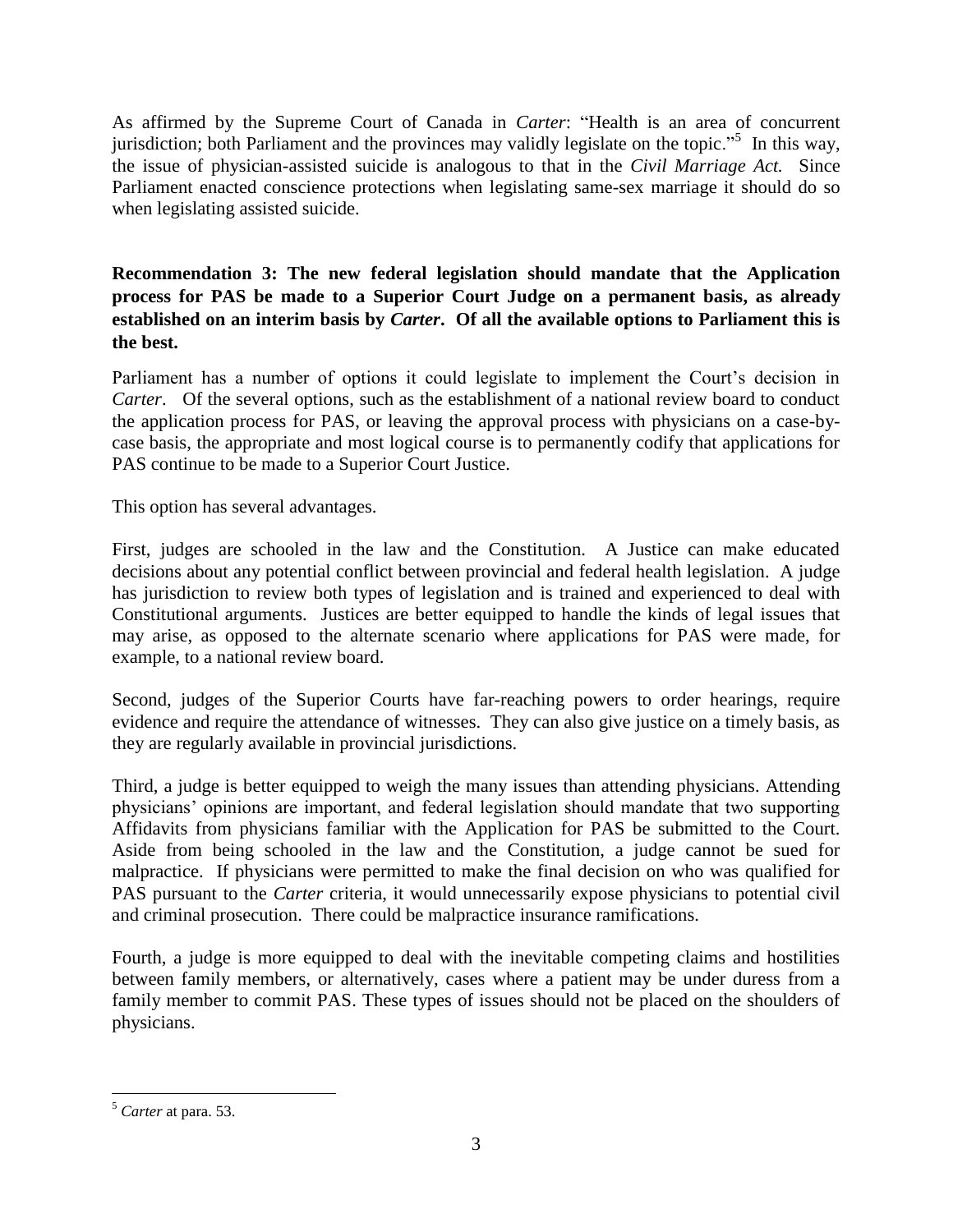Finally, having a judge hear Applications for PAS largely removes the likelihood of doctorshopping in the event a patient receives a "no" to a PAS request. While the majority of doctors are doubtless scrupulous individuals there are doubtless some who are substantially less likely to properly investigate requests for PAS, just as there are some who are far more likely to improperly prescribe medication upon request. This is highly inappropriate in the context of medication but it is unthinkable in the context of PAS.

#### <span id="page-5-0"></span>**Recommendation 4: The new federal Legislation should mandate a Parliamentary Review Board every 3-5 years to review the physician-assisted suicides that have occurred, and make recommendations for any legislative amendments.**

The Supreme Court in *Carter* rejected the argument that the federal regulation of physicianassisted suicide infringes the "protected core" of provincial health care.  $6$  The limit of each jurisdictions' reach has not been precisely determined.<sup>7</sup> Health care is a matter of concurrent jurisdiction in Canada, and both the federal government and the provincial governments may pass valid legislation in regards.

The benefits of a Parliamentary Review Board (as opposed to a new national review board) are apparent. First, a new bureaucracy is likely to have issues with the enforcement of data collection and reporting vis-à-vis the provinces. It would be difficult to bestow the requisite investigative powers on a national bureaucracy. Consequently, the body would be obliged to review only what was submitted to it. This would not be case with a Parliamentary body, which has the ability to issue subpoenas and otherwise conduct the necessary investigations. Parliament can order its own *a priori* review on whatever terms it desires, and it will be assured of compliance.

Second, the establishment of yet another bureaucratic body is a poor use of taxpayer funds in what are already challenging economic times. A national review board would only be established to do what a Parliamentary Review Board is already capable of doing. Moreover, a national review board would have little or no authority over the provinces. Canada does not need another independent body established for the sole purpose of having its own opinion.

Third, a national review board would not be comprised of individuals who are responsible to the electorate. This is not the case with Parliament. This adds an additional level of accountability that is a requirement for issues of life and death.

 $\overline{\phantom{a}}$ 

<sup>6</sup> *Carter* at paras. 51-53.

<sup>7</sup> *Carter* at para. 53.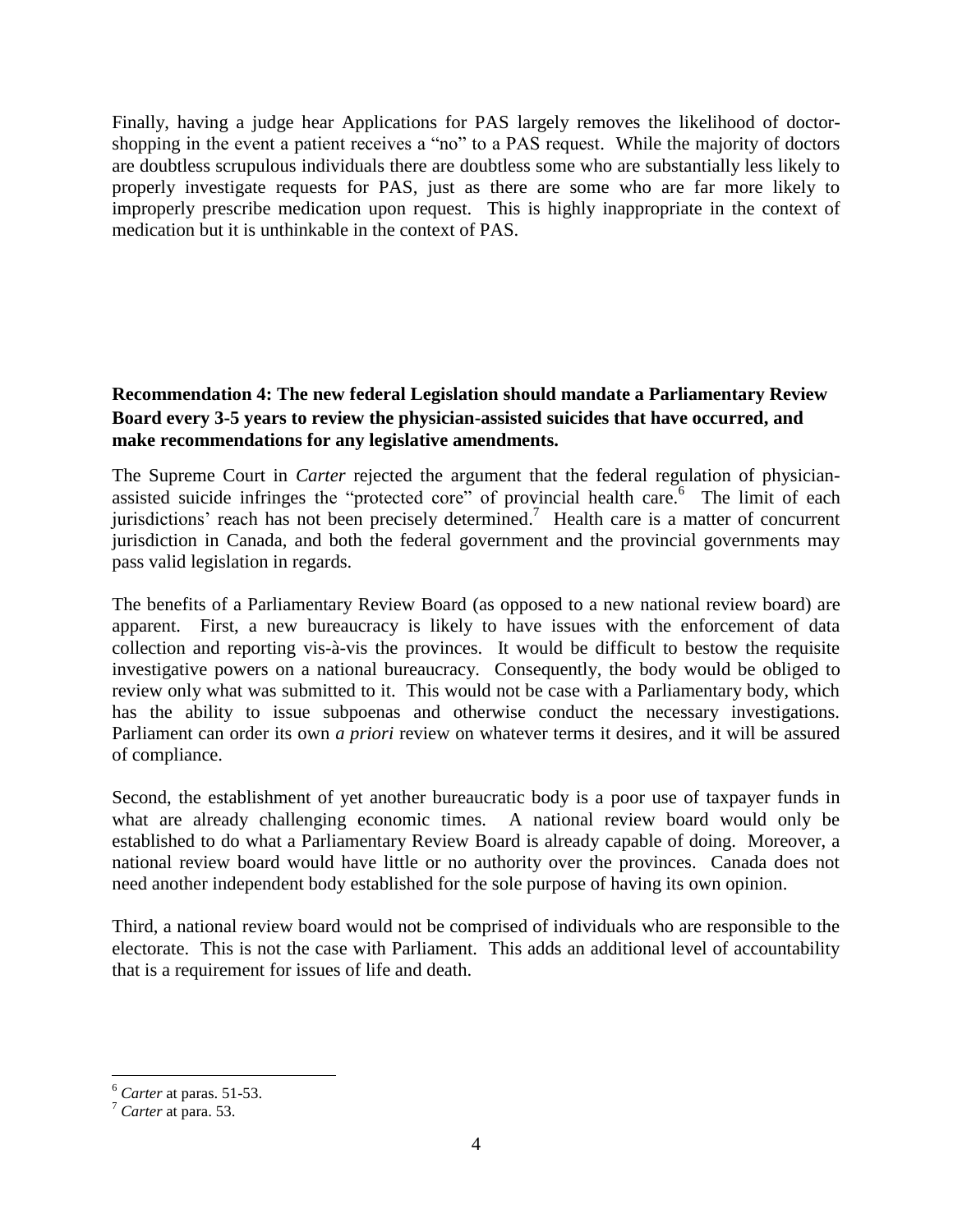The codification of such a Parliamentary Review Board is essential for both for compliance review as well as for statistical purposes. The analysis of such data would prove integral to future legislative amendments.

## <span id="page-6-0"></span>The Moral Practice of Medicine

The Hippocratic Oath is one of the most well-known Greek texts which survive to the modern era. It was sworn by all physicians prior to embarking on the practice of medicine, with all of its sacred, moral and ethical obligations. Amongst other moral and ethical covenants (patient confidentiality, requisite skill, never to attempt to seduce a patient etc.), the Hippocratic Oath required a physician to swear not to give anyone poison, "nor counsel any man to do so."<sup>8</sup>

The Hippocratic Oath has been adapted over time, but its moral and ethical principles continue to influence oaths of medical professions in jurisdictions around the world today. The Physician's Oath in the Declaration of Geneva is one example of the importance of morality and ethics to the practice of medicine:

I solemnly pledge to consecrate my life to the service of humanity; I will give to my teachers the respect and gratitude that is their due; I will practise my profession with conscience and dignity; The health of my patient will be my first consideration; I will respect the secrets that are confided in me, even after the patient has died; I will maintain by all the means in my power, the honour and the noble traditions of the medical profession; My colleagues will be my sisters and brothers; I will not permit considerations of age, **disease or disability**, creed, ethnic origin, gender, nationality, political affiliation, race, sexual orientation, social standing or any other factor to intervene between my duty and my patient; [Emphasis added] **I will maintain the utmost respect for human life**; [Emphasis added] I will not use my medical knowledge to violate human rights and civil liberties, even under threat; I make these promises solemnly, freely and upon my honour.

The Declaration of Geneva is based on the grave concerns arising from the purely experimental use of medical knowledge and training during the Second World War by Nazi Germany and Imperial Japan, unhinged from guiding values of religion, ethics, and morality.

The history of medical oaths serves to illustrate that there is an ancient and near-universal acknowledgement that profound moral and ethical obligations rest on physicians, and indeed on all medical practitioners. Those practitioners should be encouraged to continue to acknowledge such obligations, rather than being threatened with sanctions for doing so. Respect for moral and ethical considerations must be preserved, to prevent the erosion of the values of the medical profession.

 $\overline{\phantom{a}}$ 

<sup>8</sup> [https://books.google.ie/books?id=Oe0EAAAAQAAJ&pg=PA258&hl=en#v=onepage&q&f=false]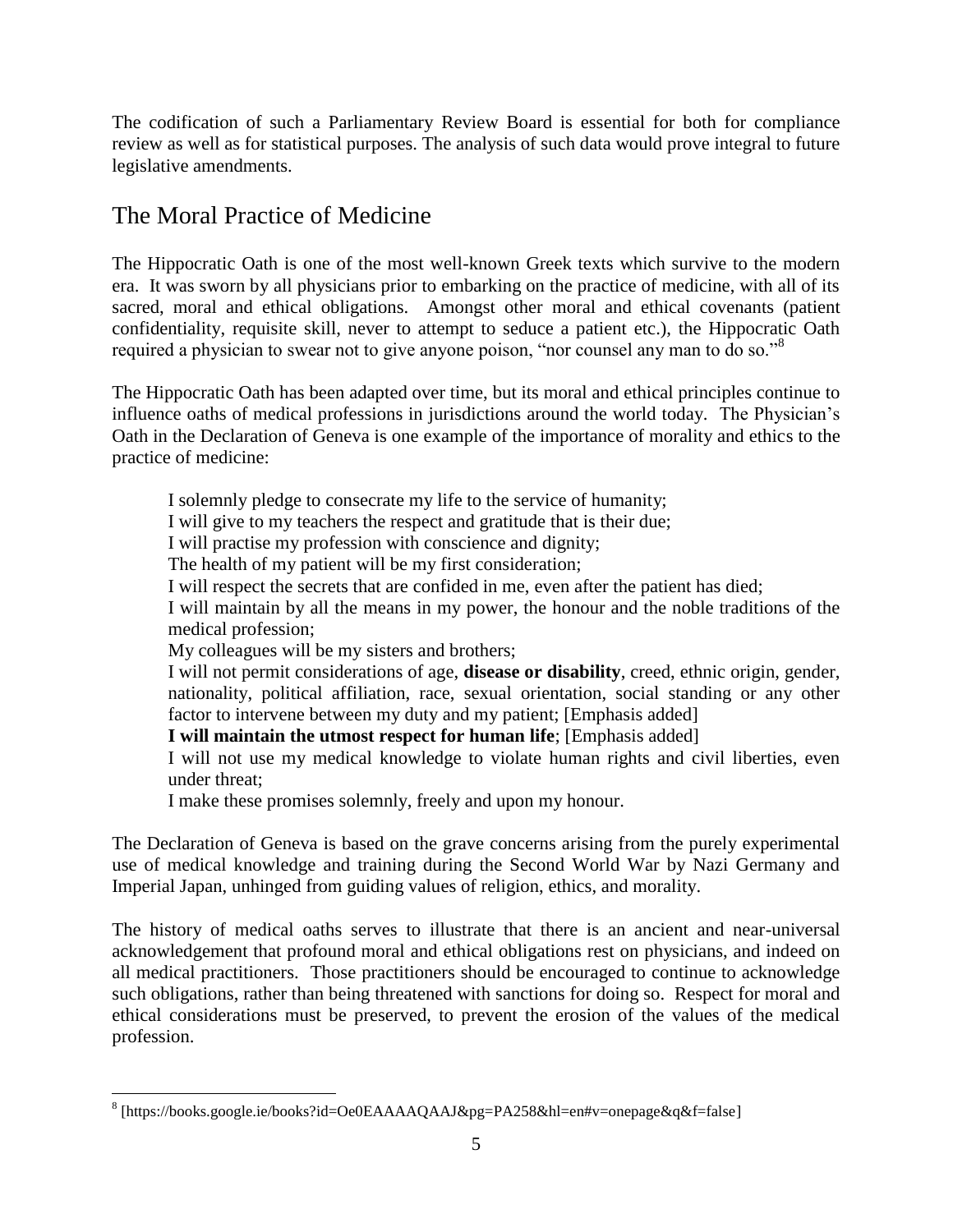It is important for Parliament to remember that, while the prohibitions against PAS and euthanasia have been erased from the *Criminal Code* by *Carter*, the history of medicine and its associated ethical obligations have not been erased from the hearts and minds of medical practitioners.

#### <span id="page-7-0"></span>**Recommendation 5: Parliament should note the constitutional infringements already apparent in the various guidelines released by the provincial Colleges of Physicians and the Canadian Medical Association, and codify the necessary protections in the pending legislation to prevent the erosion of practitioners' rights.**

On January 16, 2016, the Canadian Medical Association ("CMA") released its "Principles-based Recommendations for a Canadian Approach to Assisted Dying" (the "Principles"). While the CMA appears to have made significant progress towards properly protecting the rights of physicians, specific Principles are excerpted to illustrate some remaining potential constitutional problems.

*Respect for persons: Competent and capable persons are free to make informed choices and autonomous decisions about their bodily integrity and their care that is consistent with their personal values, beliefs and goals.* 

This Principle refers to the capacity of the terminally ill to self-govern. However, while a patient may be competent to formulate a desire to die, they may be impotent to carry it out. The words "capable" and "autonomous" are inseparable from notions of self-reliance and independence. The dependence of an incapable patient necessarily calls into question the rights of any assist-or. A proper and constitutional approach to PAS will be balanced<sup>9</sup> and will not disproportionately favour the right of a patient over that of a physician.

**Respect for physician values**: *Physicians can follow their conscience when deciding whether or not to provide assisted dying without discrimination. This must not result in undue delay for the patient to access these services. No one should be compelled to provide assistance in dying.*

In contrast with the College of Physicians of Ontario's position on referral, there is much to be applauded in the recently-released CMA draft guidelines against mandatory referral. The CMA has stated that, "the argument that only mandatory referral puts patients' interests first or respects patient autonomy – and that not making a referral does not – is fundamentally erroneous."<sup>10</sup>

However, the CMA appears to qualify the right of conscience on the ground of delay, as though a moral or ethical objection expires with the passage of time, or can be overridden if a patient considers it inconvenient.

For many physicians, nurses, pharmacists, and other medical practitioners, being compelled (whether eventually or immediately) to refer a patient to a physician who will subsequently kill

 $\overline{\phantom{a}}$ <sup>9</sup> *Carter* at para. 98. A flawed PAS system will be more subject to challenge than the recently-struck prohibition.

 $10$  See, for example: [http://consciencelaws.org/background/policy/associations-013.aspx]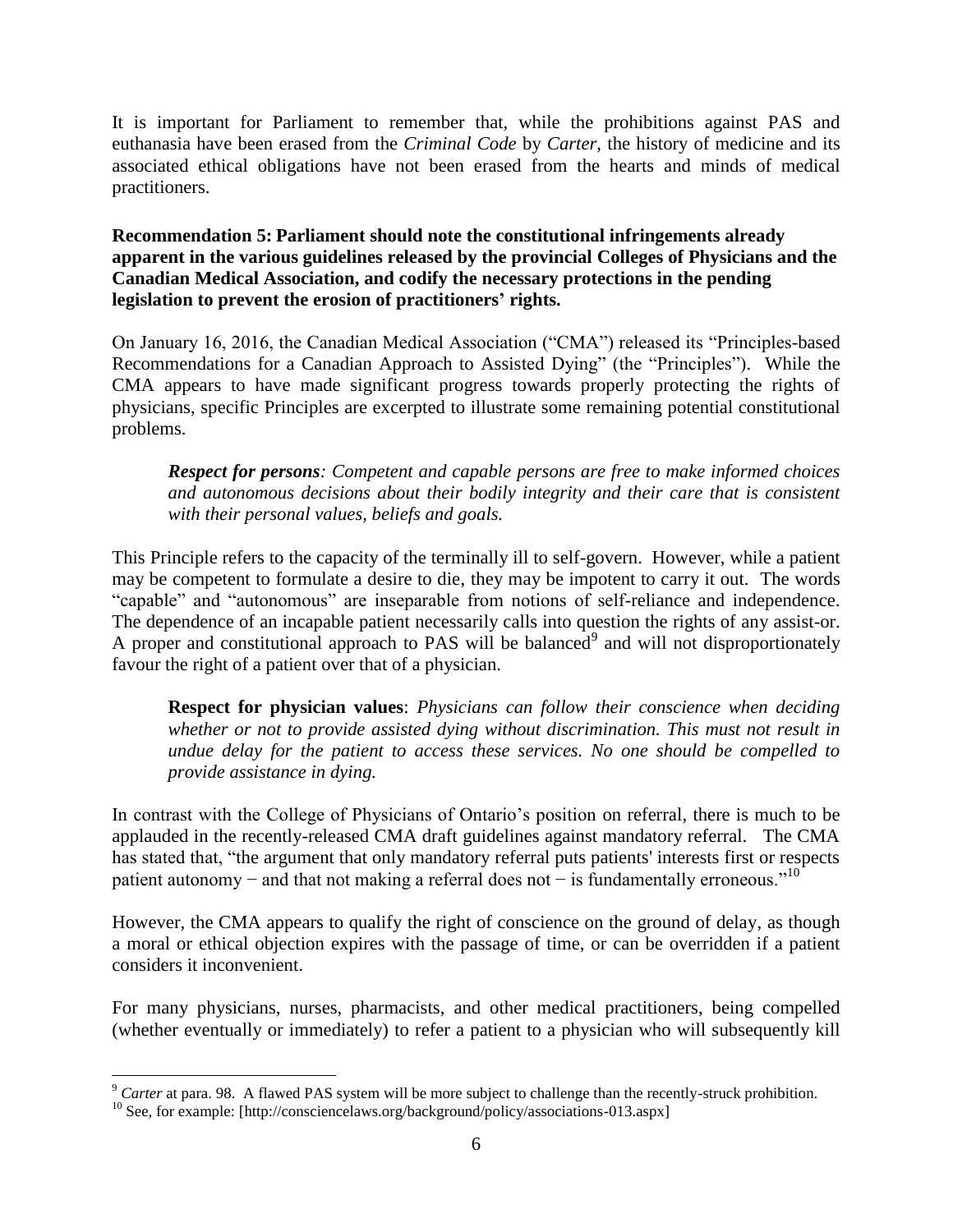the patient constitutes a serious violation of conscience, and of the moral and ethical principles in which conscience is grounded. $11$  Consider the following scenario:

**Physician:** I understand that you are interested in physician assisted suicide. I cannot personally perform that option for you, nor can I refer you to someone who can, due to my ethical and moral convictions on the subject.

Patient: What do you mean, moral convictions, I don't understand.

**Physician:** I'll explain. I believe that I have a sacred obligation as a physician to guard life as part of my profession. One of the passages in the ancient Hippocratic oath reads thus: "Nor shall any man's entreaty prevail upon me to administer poison to anyone; neither will I counsel any man to do so." I take the history of my profession seriously, and I choose to abide by those precepts. Consequently, in my view, it would be contrary to my moral and religious obligations to assist a patient to deliberately end his life.

**Patient**: Spare me your moral qualms. You are not in the pain I am in, and I didn't ask to be preached to. I want to speak to your superior. I am aware that you are required to refer me under the new guidelines. You have no choice.

If health care providers are required to refer for physician-assisted suicide, then an honest and sincere conversation as the one above can result in doctors being disciplined for adhering to their moral and ethical beliefs.

*Clarity: All Canadians must be clear on the requirements for qualification for assisted dying. There should be no "grey areas" in any legislation or regulations*

The Principle of clarity is a laudable goal, but it can only be achieved if the rights of medical practitioners are clearly articulated in the pending legislation. If rights are not clarified, grey areas will be inherent, and disciplinary proceedings will be commenced against "offending" physicians, who could then be forced to choose between their conscience and their careers. As a prime example, the words "grievous and irremediable" in *Carter* as the criterion for justifying PAS remain undefined. Due to the ambiguity in the criteria, it is currently inevitable that unintended results will occur. Parliament must take this opportunity to define these terms.

*Solidarity: Patients should be supported and not abandoned by physicians and health care providers, sensitive to issues of culture and background, throughout the dying process regardless of the decisions they make with respect to assisted dying.* 

The ninth Principle of the CMA is that of solidarity. This is a further example of the imbalanced approach taken to the question of the rights of a patient and the right of a medical practitioner. This principle fails to distinguish between "dying" and "suicide". Physician-assisted *dying* is as old as the practice of medicine itself, and today is known as palliative care. Neither Physician's Oaths nor the *Criminal Code of Canada* have stood in the way of "assisted dying", but "assisted

 $\overline{\phantom{a}}$  $11$  This is especially true where a patient may desire PAS when therapies that have been rejected by the patient would or are likely to improve a patient's prognosis: *Carter* at para. 127.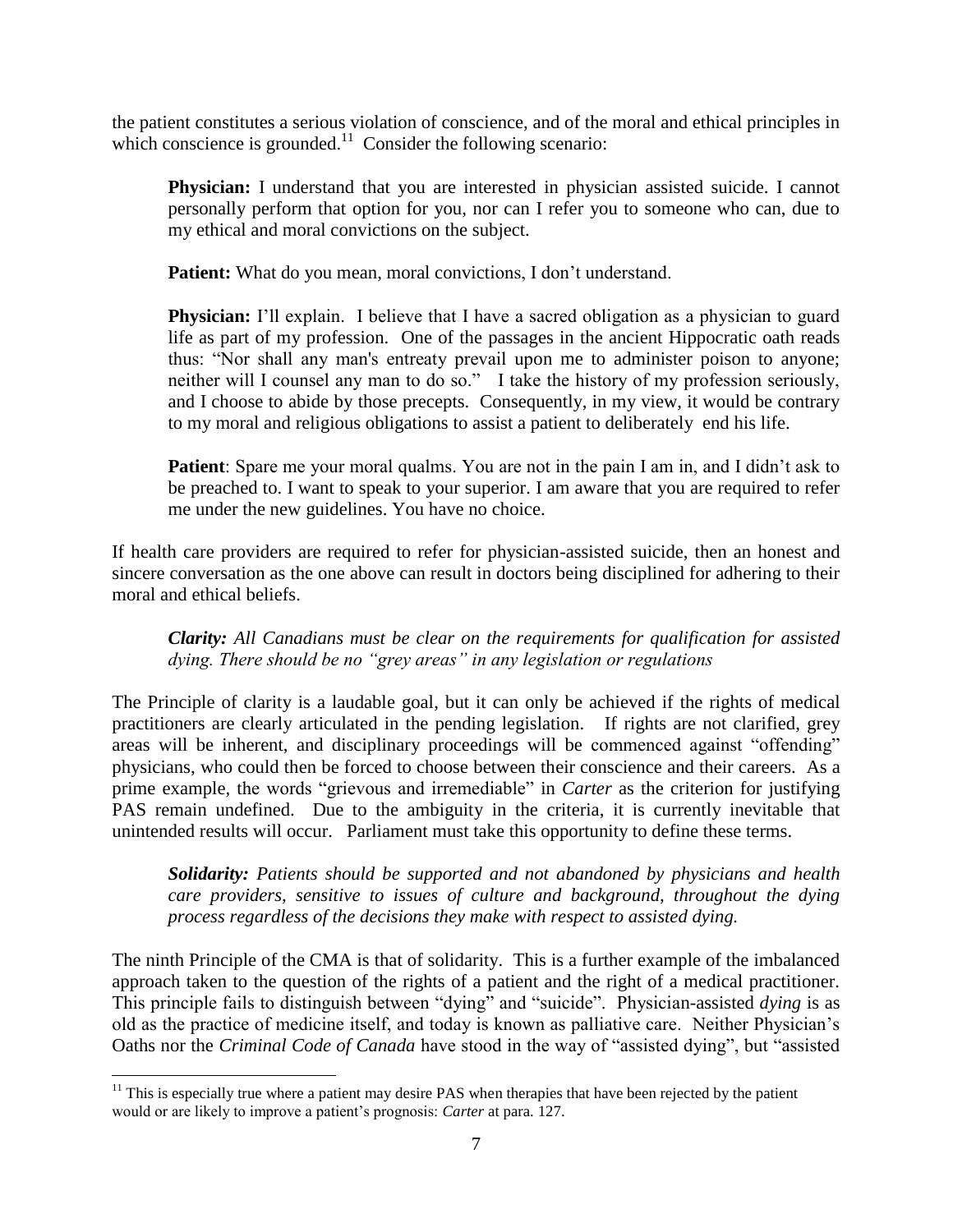suicide" and other forms of deliberate and active killing are a different matter altogether. It is not difficult to foresee examples where a positive requirement for a physician to support a patient's decision "no matter what" could quickly violate a physician's *Charter*-protected conscience rights.

In practice, it is difficult to envision any scenario in the real medical world where a physician would be called upon to support a patient's decisions "no matter what." Physicians routinely disagree with, and withdraw their support from, a patient's decisions on a vast number of less significant medical decisions, ranging from a patient refusing to take medication to a patient refusing to exercise, to a patient refusing treatment. Why should a doctor's right to be a doctor (an honest counselor and a medical professional) in a PAS situation be any different?

#### <span id="page-9-0"></span>**Recommendation 6: Parliament should prohibit the use of advance directives for PAS to protect the vulnerable.**

Many parties before this Honourable Committee have advocated for legislative authorization for the use of advance directives for PAS or euthanasia. It is argued that the ability to utilize an advance directive would permit a competent person to declare the physical circumstances upon which they wish to be euthanized, and that this is desirable. This position is not only incompatible with *Carter*, it has intrinsic unresolvable ethical dilemmas, and for this reason must be rejected.

First, *Carter* makes no provision for the use of advance directives for euthanasia or PAS. Carter speaks of a decision made by a competent adult person who is at the time suffering in a "grievous and irremediable" manner.<sup>12</sup> These criteria rule out the use of personal directives for PAS.

In issuing the remedy in *Carter*, the Court held as follows:

The appropriate remedy is therefore a declaration that s. 241(b) and s. 14 of the *Criminal Code* are void insofar as they prohibit physician-assisted death for a competent adult person who (1) clearly consents to the termination of life; and (2) has a grievous and irremediable medical condition (including an illness, disease or disability) that causes enduring suffering that is intolerable to the individual in the circumstances of his or her condition.

The Court used the words "consents", "has", "causes" and "is" to describe the permissible criteria for when a person could avail themselves of PAS. These pronouns are all "present tense" – there is no contemplation by the Court of a possible eventuality, such as that described in an advance directive. There are several obvious reasons for this.

First, people change their minds. It is impossible for one to know precisely or accurately how one will feel if a given circumstance transpires, and in the event that one becomes "incompetent" it would be impossible to determine whether a person has changed her mind. There are people with dementia and other illnesses who nevertheless gain enjoyment from life.

 $\overline{\phantom{a}}$ <sup>12</sup> *Carter* at paras. 3, 4, 127.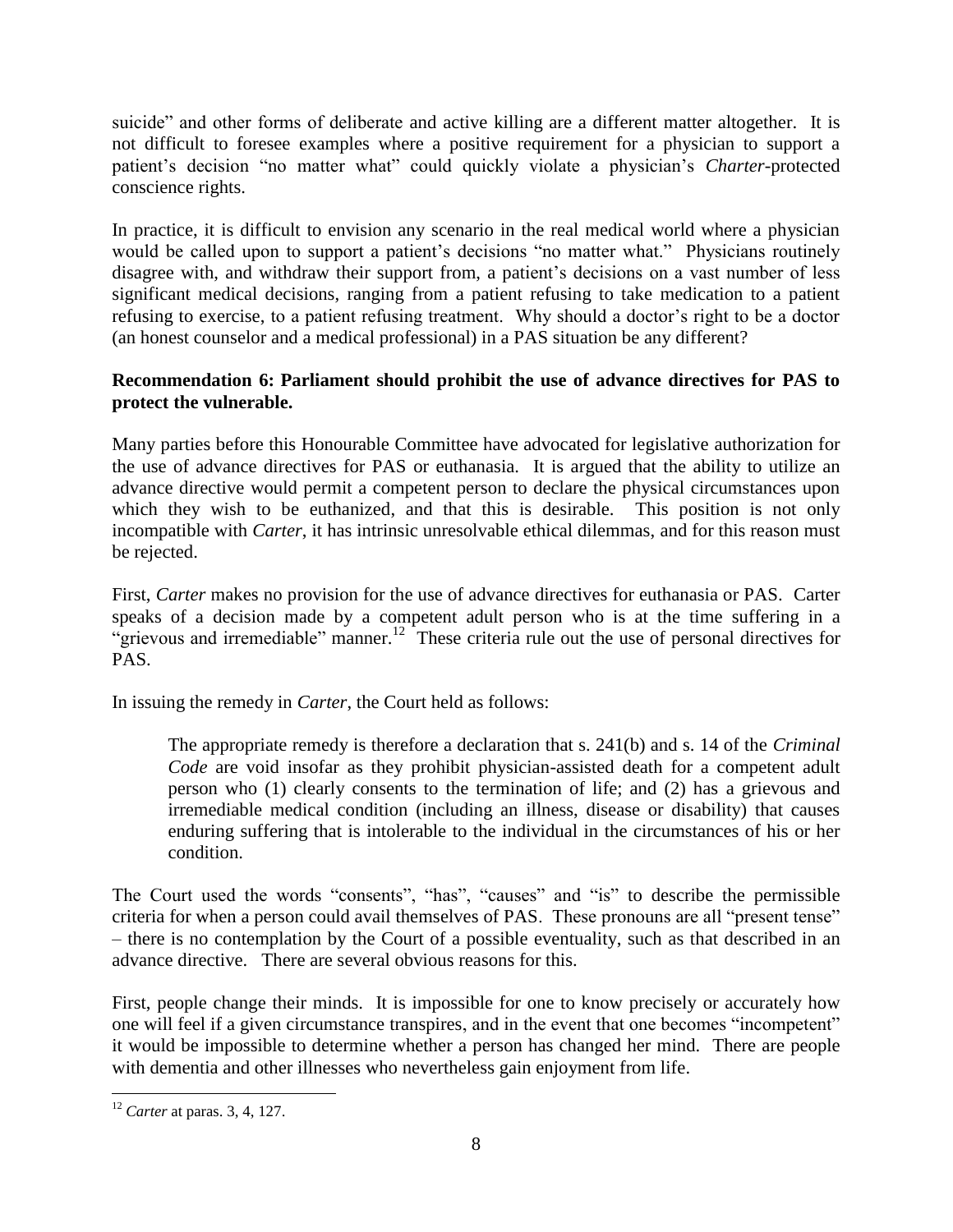Second, if a person had been under duress at the time of the execution of the advance directive it would be impossible to determine duress in the event that a person became mentally incompetent. It would be profoundly naïve and negligent to ignore the potential for abuse advance directives provides self-serving relatives.

In both of the above foreseeable and inevitable scenarios, PAS would be nothing less than stateassisted murder.

Both scenarios are unresolvable. Therefore, advance directives for PAS must be legislatively prohibited.

## <span id="page-10-0"></span>The Weighing of Rights

Some people argue that ensuring a patient has access to all legal medical procedures is a sufficiently pressing and substantial objective to justify violating physicians' conscientious and religious rights. However, the fact remains that patients do not have a *Charter* right to obtain from *every* physician whatever medical service or referral they may desire. Conversely, physicians *do* have a *Charter* right to act on, and be guided by, their moral, ethical and religious beliefs, without this freedom being violated by a government body. The same applies to the provision of any other service. A law may provide individuals with the freedom to pursue an activity or course of action, but that is radically different from a law that requires others – on pain of sanction or adverse consequence – to assist (directly or indirectly) an individual in carrying out that legal activity or course of action.

The direct violation of many physicians' *Charter* freedom of conscience and religion outweighs the benefits, if any, that may result from requiring **all** physicians to refer for life-ending or other controversial treatments. In the relevant context, i.e. in which controversial medical services are made available for those who desire them, there is no rational connection to support a requirement that **every** doctor be available to perform, or refer for, every health service.

Government bodies should promote and encourage the ability of physicians to practise medicine with a clear conscience. Creating an artificial line in medical practice between the required "clinical" and the optional "moral" (which can be, but need not be, informed by religious beliefs) is misguided if not dangerous. Science can inform physicians as to what dosage of which drug will end the patient's life. However, science or "clinical considerations" provide no guidance as to whether killing a patient, or helping a patient commit suicide, is right or wrong, or under what conditions. A physician who is guided only by science, to the exclusion of conscience and ethics, could be seen by terminally ill patients and their families as inherently untrustworthy.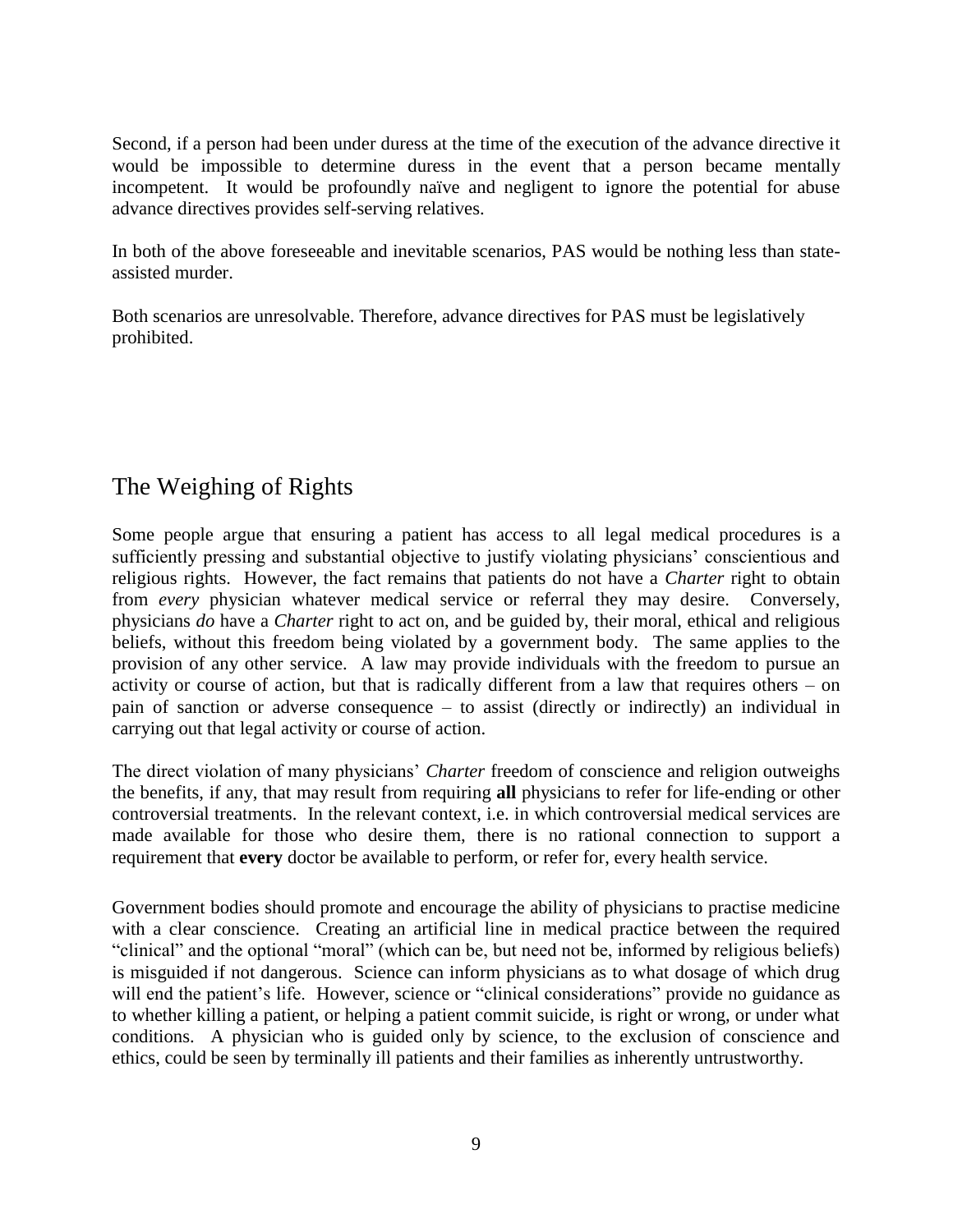### <span id="page-11-0"></span>Conclusion

The recognition of fundamental rights, such as those of conscience and religion in Canada, predate the *Charter*. Since 1982 they have been enshrined in the *Charter* as part of the Constitution of Canada. The Constitution is the supreme law of the land, and the activities of the legislature, past, present and future, must conform to it.

In the PAS scenario, the rights of objecting medical practitioners supersede the rights of those who wish to die by PAS.<sup>13</sup> *Nothing* in the *Carter* decision requires an objecting doctor to take part in an action that is against his or her conscience, irrespective of what the various Colleges of Physicians or the CMA purport to require. If Parliament appropriately balances the rights at play and establishes a nuanced system in conjunction with the provinces, the Courts will give it a high degree of deference if the new law is challenged as violating *Charter* rights.<sup>14</sup> The challenge for Parliament is to properly codify and protect the rights at issue.

We therefore make the following five recommendations for the pending legislation:

- Recommendation 1: The new federal legislation should provide explicitly that physicians, nurses, pharmacists, and other health care workers, as well as health care organizations and institutions, can refuse to participate in, and refuse to refer for, physician-assisted suicide ("PAS") or euthanasia.
- Recommendation 2: Parliament should enact legislative protections for medical practitioners in a substantially similar fashion to those contained in the *Civil Marriage Act*.
- Recommendation 3: The new federal legislation should mandate that the Application process for PAS be made to a Superior Court Judge on a permanent basis, as already established on an interim basis by *Carter*. Of all the available options to Parliament this is the best.
- Recommendation 4: The new federal Legislation should mandate a Parliamentary Review Board every 3-5 years to review the physician assisted suicides that have occurred and make recommendations for any legislative amendments.
- Recommendation 5: Parliament should note the constitutional infringements already apparent in the various guidelines released by the provincial Colleges of Physicians and the Canadian Medical Association, and codify the necessary protections in the pending legislation to prevent the erosion of practitioners' rights.
- Recommendation 6: Parliament should prohibit the use of advance directives for PAS to protect the vulnerable.

 $\overline{\phantom{a}}$ <sup>13</sup> *Carter* at para. 132.

<sup>&</sup>lt;sup>14</sup> *Carter* at paras. 97 and 98.